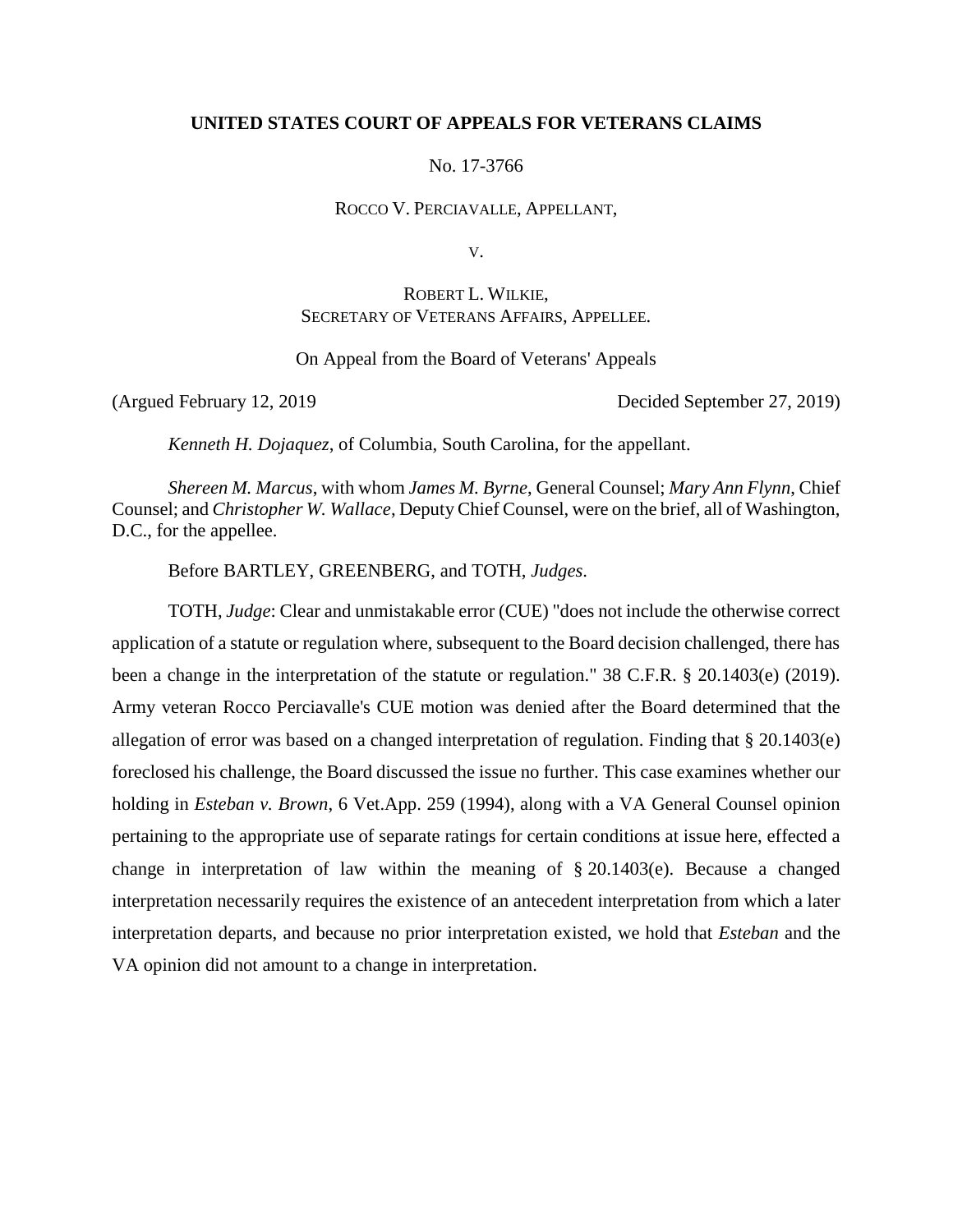## **I. BACKGROUND**

#### A. Separate Ratings

"Ordinarily, separately diagnosed injuries are rated individually." *Amberman v. Shinseki*, 570 F.3d 1377, 1380 (Fed. Cir. 2009). There are instances, though, where "the medical evidence is such that reasonable arguments may be made for rating the disability under two or more possible diagnostic codes." *Brady v. Brown*, 4 Vet.App. 203, 206 (1993). In these situations, the Board must "weigh the evidence and make an informed choice as to which diagnostic code provides the most appropriate method for rating the veteran's disability." *Id*. "Recognizing the difficulties inherent in such circumstances," *id*., VA issued regulations that "caution against making multiple awards for the same physical impairment simply because that impairment could be labeled in different ways," *Amberman*, 570 F.3d at 1380. In short, awarding compensation for the same impairment under various diagnostic codes is known as "pyramiding," and under VA regulations, this practice "is to be avoided." 38 C.F.R. § 4.14 (2019).

In *Esteban*, this Court recognized that separate ratings were permissible for different diagnoses of the same disability as long as the conditions diagnosed shared no symptomology. 6 Vet.App. at 262. VA assigned the veteran in that case a single 10% rating for facial scars from an accident in service. *Id*. at 259–60. When he later brought an increased rating claim, the Board conceded that he could satisfy the minimum rating criteria for any of three diagnostic codes because his injury resulted in different functional problems: disfigurement, painful scars, and muscle damage. *Id*. at 260. Yet the Board determined that he could only be rated under one of the diagnostic codes. *Id*.

*Esteban* reversed the Board's decision because none of the relevant diagnostic codes provided that he could not be rated separately for the other conditions, and his conditions were "to be rated separately unless they constituted the 'same disability' or the 'same manifestation' under 38 C.F.R. § 4.14." *Id*. The "critical element," we held, was that none of the symptomatology for any one of the conditions was duplicative of or overlapping with the symptomatology of the other two. *Id*. at 262.

Three years later, in 1997, VA's General Counsel issued a guidance opinion interpreting the ratings schedule as allowing separate ratings for the conditions at issue here—arthritis and instability in the same knee. VA Gen. Coun. Prec. 23-97 (July 1, 1997). The narrow question at issue was whether 38 C.F.R. § 4.71a authorized multiple ratings under diagnostic codes (DC)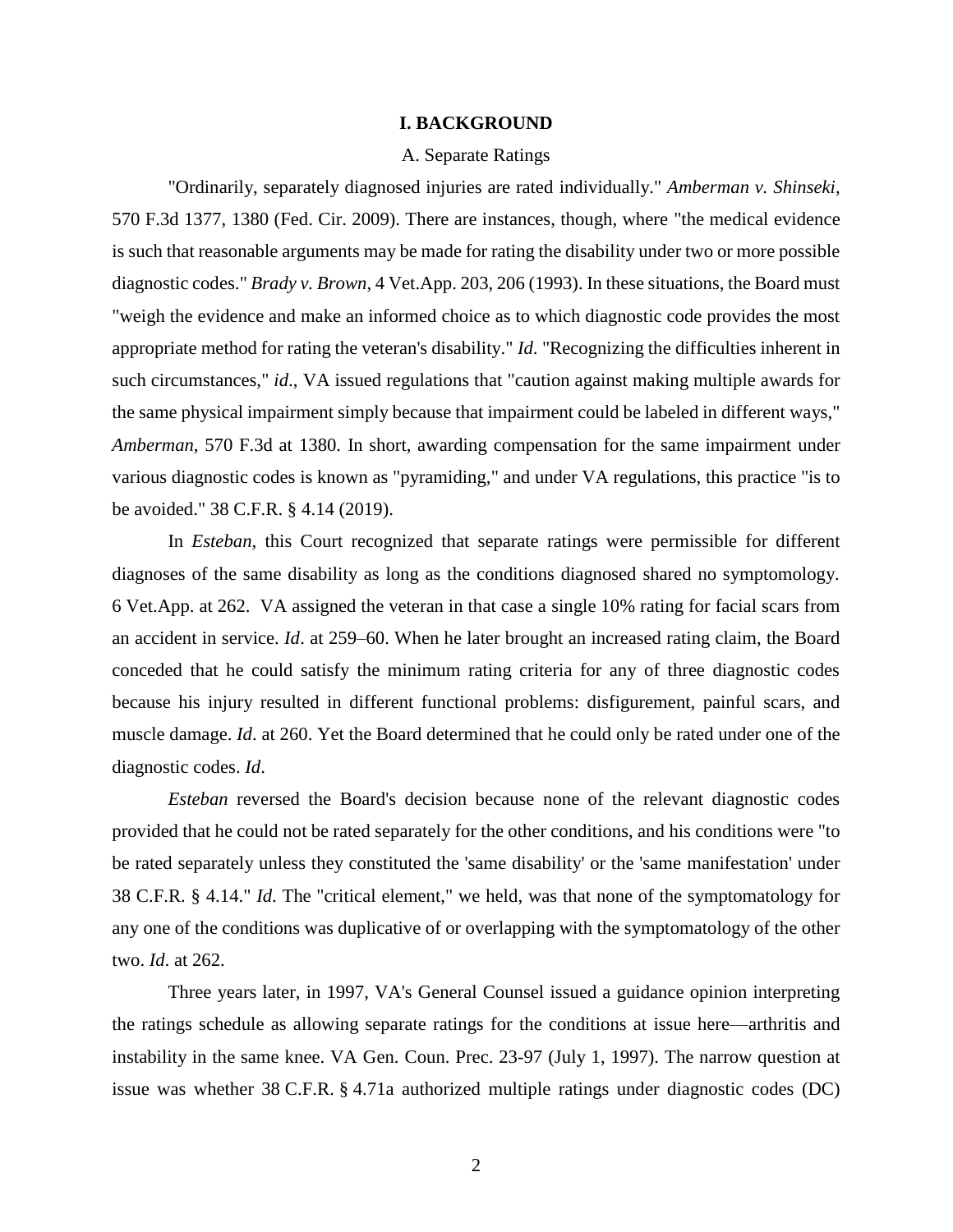5003-5260 (limitation of motion due to arthritis) and 5257 (instability of the knee). The agency determined that, since "the plain terms of DC 5257 and 5003 suggest that those codes apply either to different disabilities or to different manifestations of the same disability, the evaluation of knee dysfunction under both codes would not amount to pyramiding under section 4.14." *Id*. VA recognized that it was the first time the agency assumed an official position on the matter, as the opinion acknowledged that it was aware "of no formal position taken by the Veterans Benefits Administration on this issue" before then. *Id*.

#### B. Facts

Mr. Perciavalle served in the Army from 1962 to 1964 and underwent surgery during that period to treat his injured left knee. VA awarded service connection in 1966 for residuals of the injury and assigned a 10% rating under DC 5259, which, then as now, compensates veterans for removal of cartilage from the knee. *See* 38 C.F.R. § 4.71a, DC 5259 (2019). In 1971, he filed a claim for an increased rating; VA reexamined him that year but denied his request. He did not appeal.

In 2015, Mr. Perciavalle filed a motion to revise the 1971 decision. Final decisions may be revised if they contain CUE. *Simon v. Wilkie*, 30 Vet.App. 403, 407 (2018). CUE, in turn, is established if "the correct facts, as they were known at the time, were not before VA, or the statutory and regulatory provisions extant at the time were incorrectly applied." *Id.* Additionally, the alleged error must be "undebatable, rather than a mere disagreement with how the facts were weighed," and it must have "manifestly changed the outcome of the decision." *Id*. (quotes omitted).

Mr. Perciavalle grounded his CUE motion on the contention that he should have been rated under DC 5257 for slight instability of the knee and separately under DC 5003-5260 for limitation of motion of flexion and discomfort (pain) secondary to arthritis. He alleged that an x-ray report obtained during a 1971 VA examination clearly indicated arthritis in his left knee that decreased his range of motion. R. at 102. He also claimed that the evidence in 1971 showed that he had slight instability in the knee, and so, while a rating based solely on residuals of the surgery may have been appropriate in 1966, the Board was obligated to rate him separately for slight instability and limitation of motion based on the evidence of record in 1971.

VA denied his CUE motion, stating that, in 1971, a policy "allowing us to assign separate evaluations for instability was not in effect at that period of time." R. at 94. Mr. Perciavalle appealed to the Board, maintaining his CUE theory and arguing that the plain language of the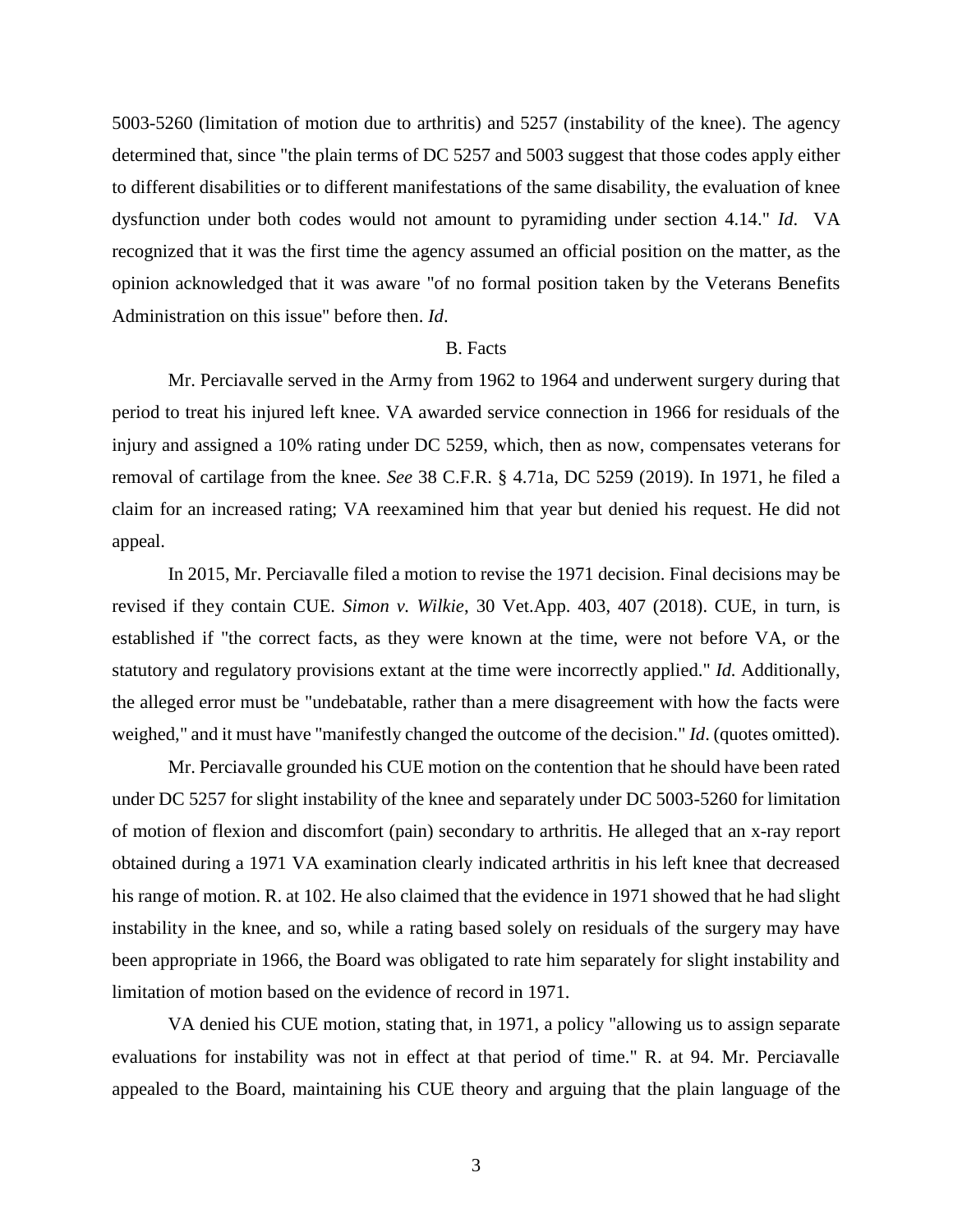regulations has always allowed for separate ratings for instability and limitation of motion. R. at 13–14.

## C. Board Decision

In a September 2017 decision, the Board found Mr. Perciavalle's argument foreclosed by  $\S 20.1403$ (e) and denied his CUE motion as a matter of law.<sup>1</sup> The Board centered its analysis on § 4.14, the anti-pyramiding regulation prohibiting the evaluation of the same disability or manifestation under different diagnostic codes. It found that not until this Court's holding in *Esteban* was § 4.14 interpreted to permit separate ratings for distinct, non-overlapping symptomatology of the same underlying injury. It further found that VA did not issue its General Counsel opinion permitting separate ratings for arthritis and instability until 1997.

The Board did not discuss the language of the relevant diagnostic codes as they stood in 1971. It merely said that the veteran had not offered "any evidence that, in July 1971, VA interpreted the rating schedule to allow for separate ratings for limitation of motion and instability of the same knee." R. at 5. The Board concluded that *Esteban* and the General Counsel opinion constituted a changed interpretation of VA regulations. And, because a changed interpretation of an existing regulation cannot constitute CUE and that was the only basis on which Mr. Perciavalle sought revision of the 1971 decision, the Board denied his motion as a matter of law.

#### **II. ANALYSIS**

In reviewing Board decisions evaluating allegations of CUE in prior final decisions, the Court "cannot conduct a plenary review of the merits of the original decision." *Simon*, 30 Vet.App. at 408 (quotes omitted). Instead, review of a Board decision finding no CUE is limited to determining whether that finding was "arbitrary, capricious, an abuse of discretion, or otherwise

 $\overline{a}$ 

<sup>&</sup>lt;sup>1</sup> The Court notes that the regulation cited by the Board, 38 C.F.R. § 20.1403(e), governs in cases where the Board is reviewing a prior *Board* decision for CUE. Where the Board (or VA) reviews a prior *VA* decision for CUE, the appropriate regulation is 38 C.F.R. § 3.105(a). That is the case here. However, § 20.1403 was promulgated after § 3.105(a) and reflects congressional intent to codify the body of law that had developed over many years interpreting the more general provisions of § 3.105(a). *See Disabled American Veterans v. Gober*, 234 F.3d 682, 698–99 (Fed. Cir. 2000) (discussing the unique history of the regulations governing CUE). Accordingly, § 20.1403 provided more specific guidance as to the evaluation of CUE and, for that reason, the two regulations have often been used interchangeably—even by this Court. *See, e.g.*, *Lamb v. Peake*, 22 Vet.App. 227, 235 (2008). As of February 19, 2019, however, § 3.105(a) was amended to reflect the same language found in § 20.1403, including the specific provision at issue here, § 20.1403(e). *See* 84 Fed. Reg. 138, 167–68 (Feb. 19, 2019); 38 C.F.R. § 3.105(a)(1)(iv) (2019). Neither party has suggested that §§ 3.105 and 20.1403(e) have been or should be interpreted differently or that § 3.105(a)'s modification impacts our analysis today. Accordingly, we cite to § 20.1403(e).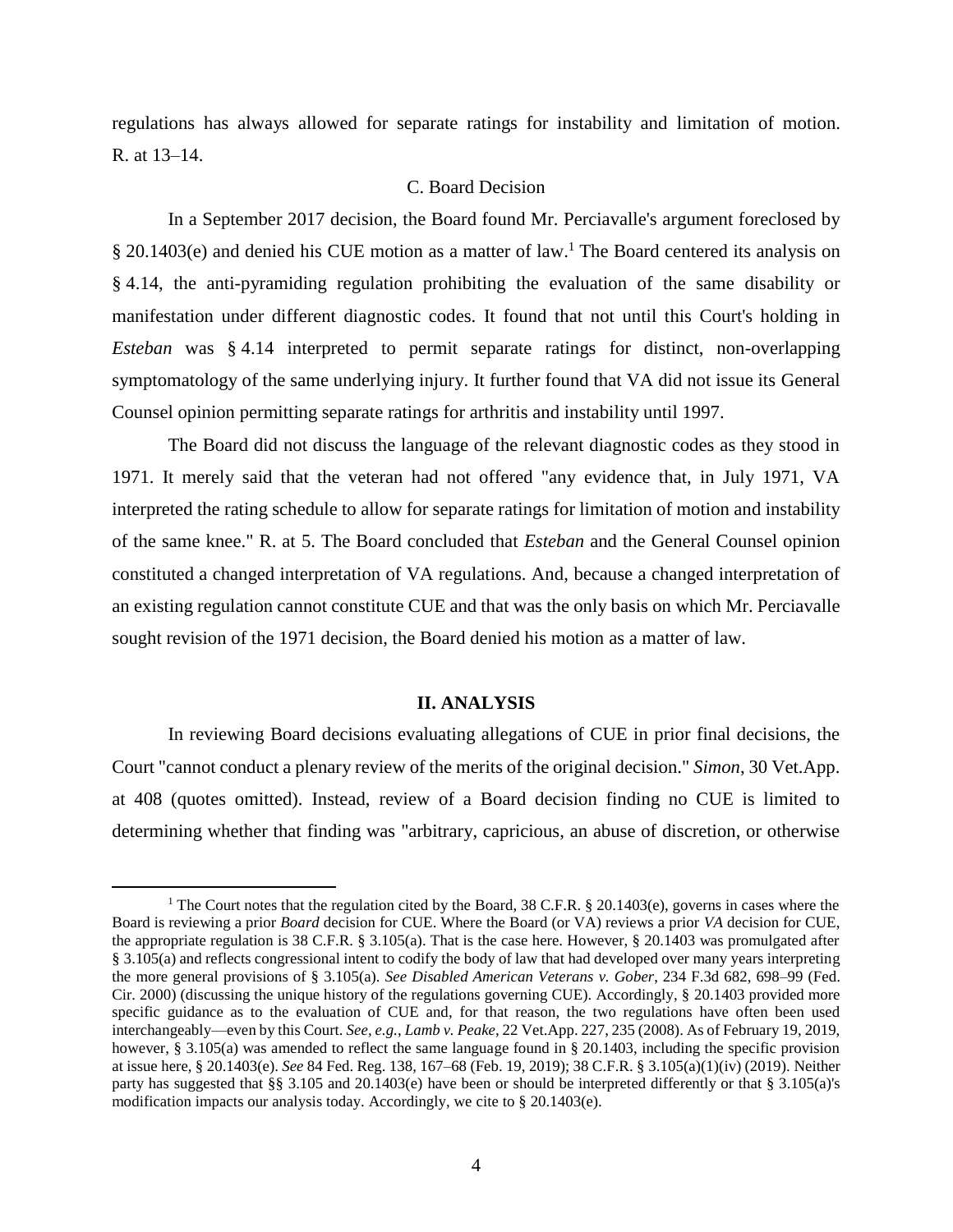not in accordance with law," 38 U.S.C.  $\S 7261(a)(3)(A)$ , and whether it was supported by adequate reasons and bases on all material issues of fact and law, 38 U.S.C. § 7104(d)(1).

## A. Change in Interpretation

On its face, the question of whether there has been a change in interpretation with respect to VA's regulations appears to be a mixed question of fact and law. Normally, in such cases, the Board's "determination of disputed facts or the application of established law to the facts of a particular case without creating precedent are issues of material fact subject to review by the Court . . . under the clearly erroneous standard." *Lennox v. Principi*, 353 F.3d 941, 945 (Fed. Cir. 2003). However, where, as here, there is no "established law" in the form of statute, regulation, or precedential court decision determining what constitutes a change in interpretation, the Board's factual ruling involves the application of a novel legal question. In such cases, the "relevant legal principle" is "given meaning through its application to the particular circumstances of the case" and the clearly erroneous standard does not apply. *Id*.

Here, the factual findings in dispute—whether a prior interpretation existed and whether there was a change in interpretation of VA's regulation, are determinations that the Board could only make by addressing legal questions in the first instance, rather than merely applying "established law" to disputed facts. We thus review the Board's findings de novo.

Neither federal statute nor VA regulations define what constitutes a "change in the interpretation" of a statute or regulation. With no express statutory or regulatory guidance, we employ the basic practice of textual construction whereby words assume "their ordinary, contemporary, common meaning," which may be derived from general use dictionaries. *Sandifer v. U.S. Steel Corp.*, 571 U.S. 220, 227 (2014).

In its basic definition, "change" means "to make different in some particular; alter; transform; to give a different position, course, or direction to; to replace with another; to make a shift from one to another; switch . . . ." MERRIAM-WEBSTER'S COLLEGIATE DICTIONARY 206 (11th ed. 2014). Another dictionary provides an even simpler formulation, defining "change" as: "make or become different" and presents an example of the term used with a direct object: "*a proposal to change the law*." NEW OXFORD AMERICAN DICTIONARY 289 (3d ed. 2010) (emphasis in original).

In plain terms, then, a "change in the interpretation" necessarily requires the existence of a prior interpretation that is changed in some fashion—whether modified, further developed, or replaced in whole. As a matter of plain language, a changed interpretation cannot be the "first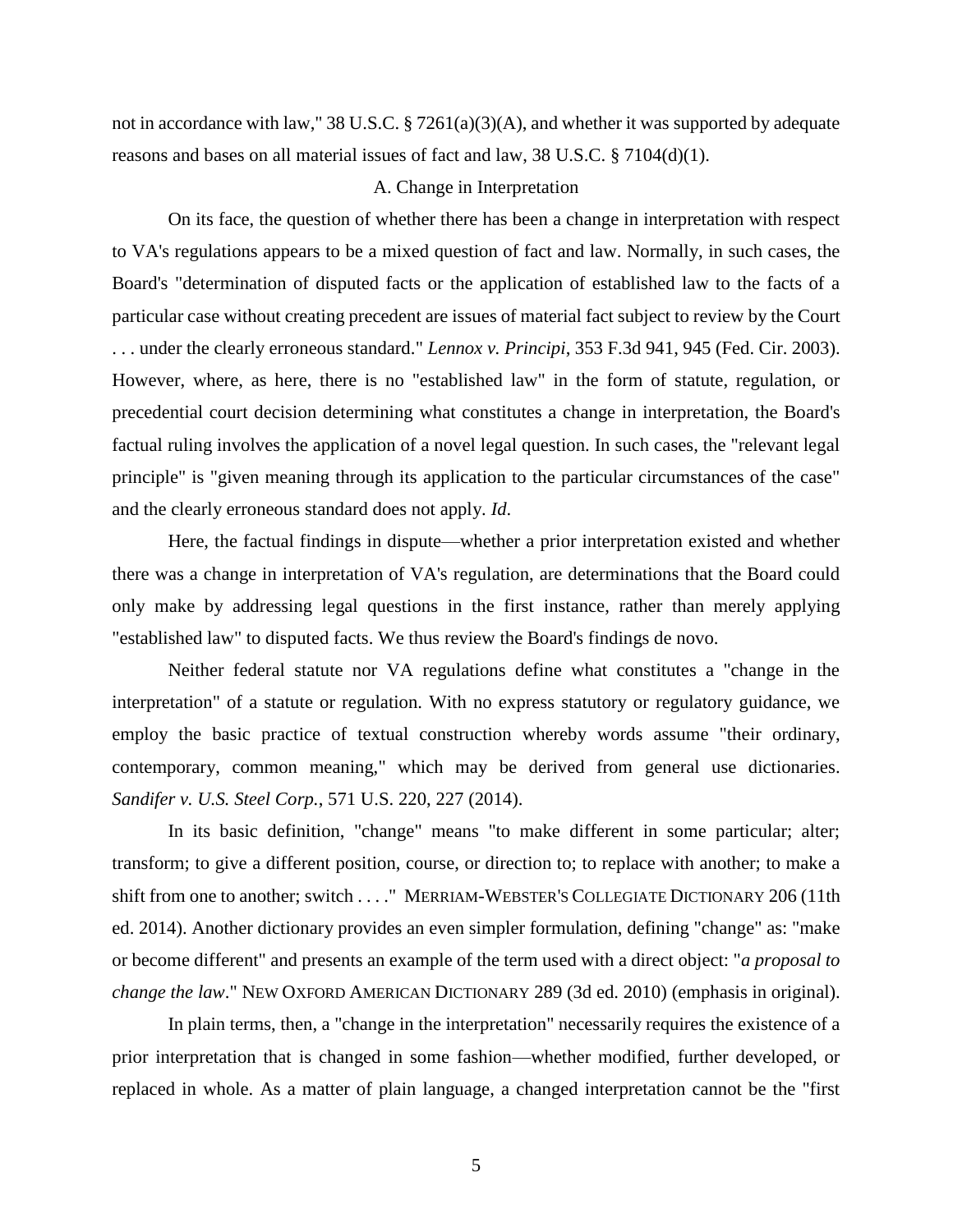commentary" on a regulation or statute as there exists no precursor interpretation that the latter modifies, alters, or replaces. *See Jordan v. Nicholson*, 401 F.3d 1296, 1298 (Fed. Cir. 2005) (noting that VA's regulation interpreting 38 U.S.C. § 1111 constituted its "initial interpretation" of that statute). And, although it can be argued that an initial interpretation constitutes a change from having no formal definition at all, this is not the same as a change in the substance of a preexisting interpretation.

VA's General Counsel opinion readily acknowledged that it was the first occasion where the agency interpreted the rating schedule to allow for separate ratings for limitation of motion and instability of the same knee. To that end, the opinion noted that: "We know of no formal position taken by the Veterans Benefits Administration on this issue." R. at 55. This point is dispositive: there can be no "change" in interpretation absent an existing interpretation from which a later interpretation deviates. In glossing over this admission, the Board erred in finding that the General Counsel opinion constituted a change in interpretation when the opinion itself acknowledged that no antecedent interpretation existed.

Likewise, our holding in *Esteban* cannot be deemed a change in interpretation. On its own terms, *Esteban* did not purport to introduce a definitive interpretation of § 4.14 but merely held that the Board's reading of the regulation was too broad in that case, as rating the veteran's condition under separate diagnostic codes did not constitute pyramiding under the plain language of the regulation. *Esteban* did not cite to any formal interpretation on VA's part that it repudiated but, citing to the factual findings in that case, merely noted earlier cases from this Court that read the regulation the same way when applied to similar facts. *Esteban*, 6 Vet.App. at 261 (discussing *Fanning v. Brown*, 4 Vet.App. 225 (1993)). In short, *Esteban* neither proposed an interpretation of a regulation nor cited any existing interpretation.

Additionally, *Esteban* presents a marked contrast to our ruling in *Lamb v. Peake*, 22 Vet.App. 227, 234–36 (2008), where the Court suggested that an intervening court decision constitutes a change in the law that forecloses a CUE motion. In *Lamb*, the veteran's CUE motion rested upon this Court's holding in *Hyson v. Brown*, 5 Vet.App. 262, 265 (1997), which imposed a duty on VA under 38 C.F.R. § 3.655 to show that the veteran lacked good cause to miss a medical appointment. The regulation itself did not expressly impose such a burden on VA and so the Court's holding was deemed a change in interpretation of that regulation insofar as it imported an adjudicatory factor into the regulation that did not derive from the plain language. The Court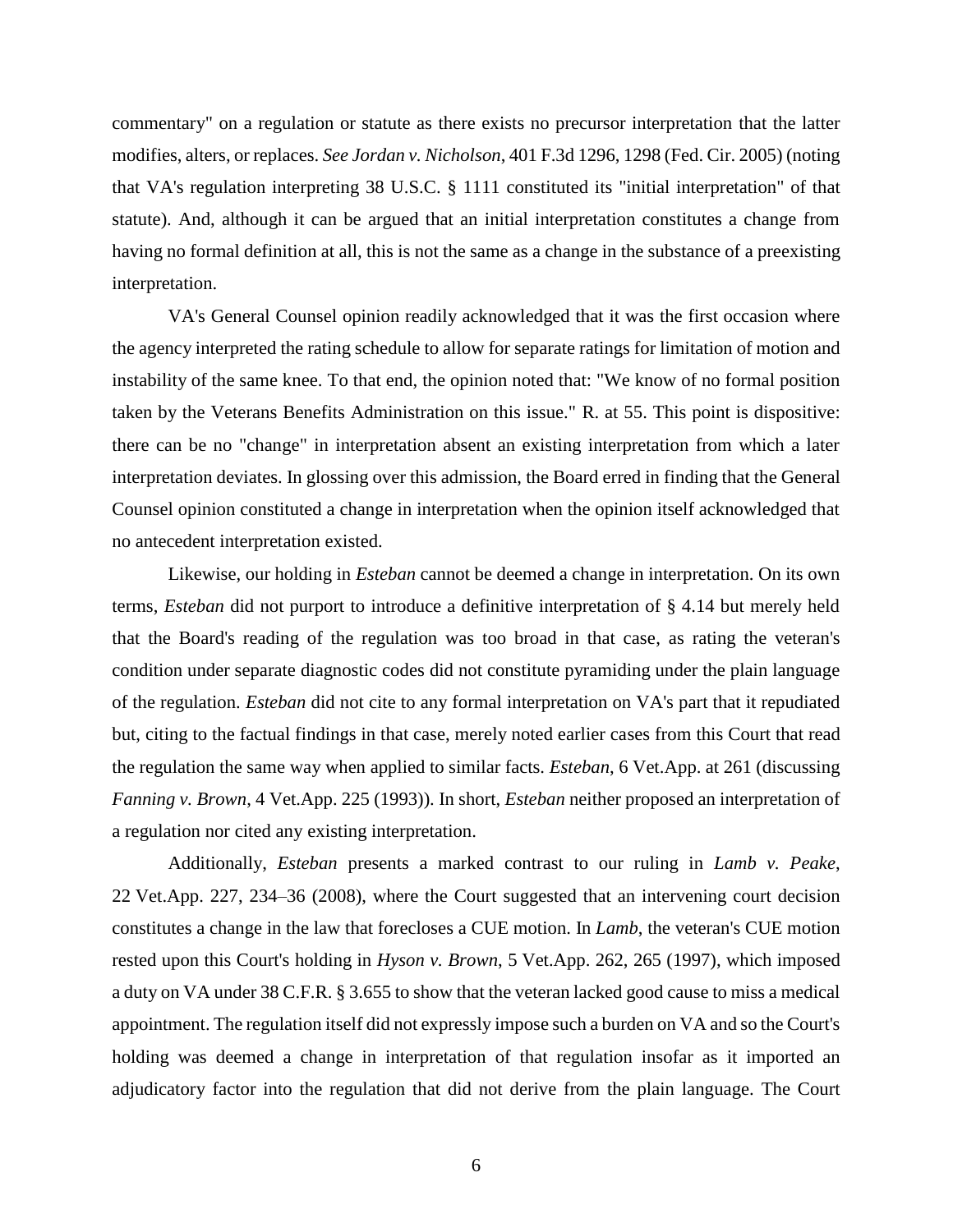rejected Mr. Lamb's argument in that case because the rule expressed in *Hyson* didn't reflect "the law as it was understood at the time of the decision" being challenged. *Lamb*, 22 Vet.App. at 234- 35. By contrast, *Esteban* did not introduce a new burden of proof or impose a new factor into how a regulation should be applied—it merely ruled that the Board erred by reading § 4.14 as mandating an outcome that did not derive from the plain language of the regulation.

## B. Prejudicial Error and CUE

The Board erred when it concluded that § 20.1403(e) foreclosed Mr. Perciavalle's motion as a matter of law. Merely finding an error, however, is not enough for him to prevail. The Court is required by statute to consider whether this error prejudiced him. 38 U.S.C. § 7261(b)(2); *Simmons v. Wilkie*, 30 Vet.App. 267, 277 (2018). The veteran generally carries the burden of demonstrating such prejudice. *Id*. at 280.

In determining whether a claimant has shown prejudicial error, the Court assesses whether the error disrupted the essential fairness of the adjudication, either by preventing effective participation in the adjudicative process (procedural prejudice) or by affecting the outcome of the determination (substantive prejudice). *Id.* at 279. This inquiry is case-specific and based on examination of the individual record rather than rigid rules or presumptions, although the Court can make non-binding generalizations about the types of errors that typically prove harmful to claimants and may consider the "natural effects" of such error within the specific factual circumstances in which the error arose. *Shinseki v. Sanders*, 556 U.S. 396, 411-12 (2009); *Simmons*, 30 Vet.App. at 280.

In *Simmons*, the Court noted a nonexhaustive list of errors that affect the essential fairness of the adjudicative process, as they deprive claimants of a meaningful opportunity to participate in the adjudication of their claims. *See id.* at 281-82 (compiling cases). Specifically, the Court noted that VA's failure to provide notice of the evidence necessary to substantiate a claim, *see Vazquez-Flores v. Shinseki*, 24 Vet.App. 94, 105-07 (2010); *Overton v. Nicholson*, 20 Vet.App. 427, 435 (2006), and failure to provide a required hearing, *see Arneson v. Shinseki*, 24 Vet.App. 379, 388- 89 (2011), had the natural effect of depriving claimants of meaningful participation in the VA adjudicatory process. *See Simmons*, 30 Vet.App. at 282. The Court found these errors prejudicial because they prevent claimants from availing themselves of their opportunity to be heard during the adjudicative process. *Id*. at 281-83.